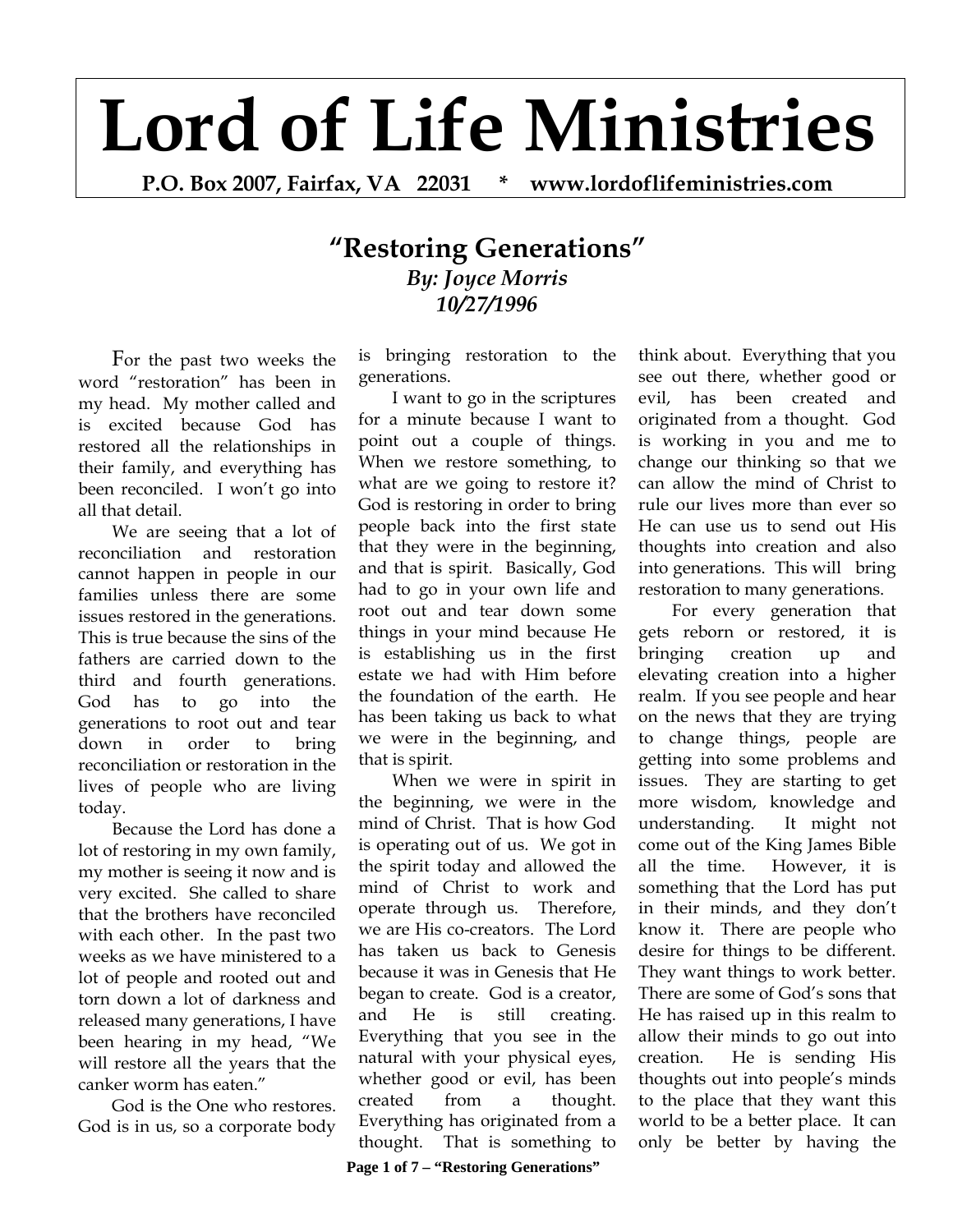kingdom of God established in their minds. That is why God has raised His sons on Mount Zion to judge Esau, so we are judging minds. To judge Esau is to judge minds. You have to judge the minds that are in the invisible realm to help people who are in the visible realm. God has raised us to be priests and ministers so that we are building. In order to build something, you first have to tear it down. To restore generations means to bring them back to the place they had with God when they came out of God. That is to be in a place of harmony with God again. They came out of harmony with the Lord because of their thinking, because of what was in their minds, because of their thoughts. Some of them died in that condition. God said He would use a people who would bring restoration to generations.

 I want to share a couple of scriptures. *Isaiah 61*

The Father showed me that all these people who are in the generations are locked in time. They need to be restored to get them unlocked and brought into a place of the eternal realm that has no time at all. That is why He uses the Melchizedek order to do that because in the Melchizedek order there is no time. It is an endless life throughout eternity. The more you go within and let God use you in the realm of the Spirit, which is that eternal realm, the more you will lose sight of time and calendars. You will lose sight of what day it is, including holidays. You are getting caught up in this eternal realm. When you are in this eternal realm, you can go into any time. You don't become that time, but you can go

into it. You can change it. You can change the past. You can change the future. That is what this endless life is. God can take you and show you something that will take place in the future. He allows His sons to deal with it in that eternal realm so that it will not happen in the future. That means it changes the future. He can deal with something that is going on right now that would have an effect on something that would take place in the future. God can work with His sons in the realm of the spirit to deal with it, and it will not happen in the future. He takes His sons back into the past to deal with people who have been locked in time.

I used to wonder why some of the old countries like China have never changed. Why has China never changed? Why has Japan never changed? Why has India never changed? They have never changed because their ancestors are locked in time and in their traditions and doctrines and religion. It just continues. The sins of the fathers keep on being carried down through generations. Someone has to unlock them. It has to be the ministry which is Christ Himself. It is the Son going through the sons, Christ flowing through the sons to release creation. Therefore, God gets the glory. It is the Lord who gets the glory. As you begin to do this, you bring a change into these countries. They don't know what is going on. God knows what He is doing. He doesn't need anyone to tell Him what He is doing. He doesn't necessarily tell everyone what He is doing. In this realm,

you cannot tell everyone what you are doing.

*Isaiah 61: 1* says, *"(The spirit of the Lord God is upon me.")* God has placed His anointing upon you. We know that this is Christ He is speaking of. Christ quoted this scripture in the New Testament. He quoted it in Matthew when He opened up the book when He went into the synagogue. He did not quote verse 2 all the way. He quoted verse 2 *("to proclaim the acceptable year of the Lord.")* But he did not read, *("and the day of vengeance of our God.")* This is in Matthew. That is what He proclaimed when He opened up the book. He was coming to proclaim the acceptable year of the Lord. He was going to the cross to bring mercy, but it was not time to proclaim the vengeance of our God. That is what we are in today in this hour. That verse is very important but it goes together. In *Isaiah 61:4* it says, *("And they shall build the old wastes.")* Who are "they?" He is talking about the anointed ones. ("*And they shall build the old wastes, they shall raise up the former desolations, and they shall repair the waste cities, the desolations of many generations.")* Whoa! That is what we are doing. We are restoring generations.

 You know how God got me in this. It started with me, and it has to start with you. You have to let God restore your generations. You have to allow the Christ in you to rise and stand up in you and bring restoration to your generations. If you are not free in some areas yet, it is because some of your generations may not be free. Therefore, you need to press in and seek God and cry out to God, "God, use me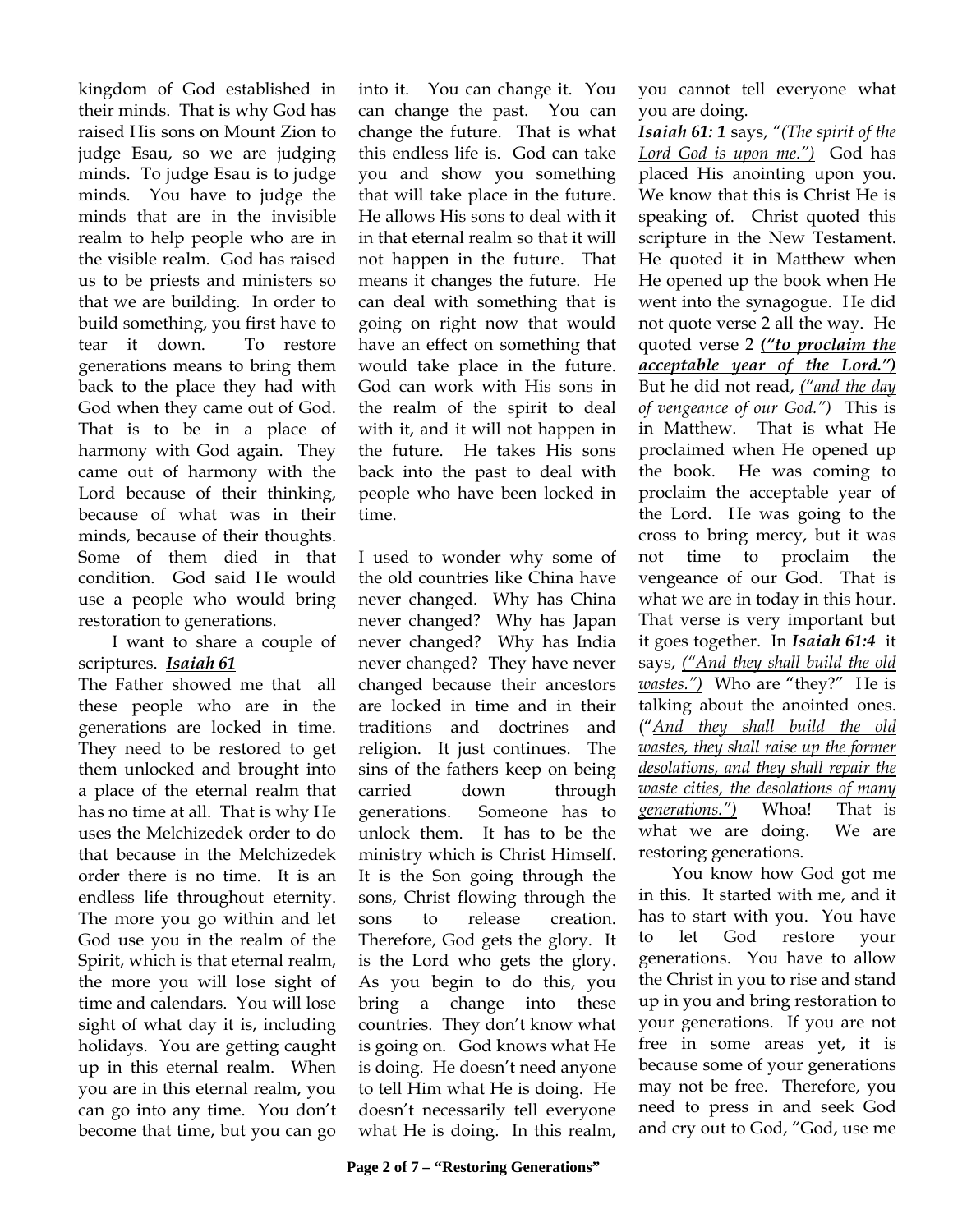because I want this." You may not be able to do it all by yourself. Sometimes there are so many in your generations that you need the body to help you. Sometimes God does not do it all at one time. When you get them all restored, it affects not only you but also the whole creation. When one is brought back to God, it lifts creation to a higher level. It is establishing the kingdom of God in the earth. I believe the Amplified Bible speaks of the "ancient ruins." He will bring restoration to ancient ruins. Anyone who takes something that is neglected tears out the part that is worthless and in a mess and recreates and polishes it and totally redoes it. Then when you take it and look at it, you feel good about the finished product. Think about people who restore houses. The houses are a total mess, and you go in and build new walls, and you create different rooms. Then when you finish that project, you say, "Look what I did." I wonder how God feels when He gets through rebuilding a house. We have all been in a building that was totally wasted and desolated. We were a mess when we came to God. Jesus said in Psalm 23 that He will restore our soul. He is a God of restoring souls. He has to restore our souls. Our souls have to go through a process of restoration. When our souls are completely restored, that is when God totally swallows them up. Then you don't get the emotions like fear, doubt and unbelief. That is when you are totally operating in the mind of Christ 24 hours a day. That is when the soul is completely restored. God sees your soul as a virgin right

now. The soul is the mind, and the mind has to be totally changed into the mind of Christ so that the mind of Christ completely rules. Some people never get their souls restored. For some people, it takes forever for God to deal with their soul.

 I will give you an example. The whole spiritual journey that you and I have is to return to where we were in the beginning, in the Father. That is our whole spiritual journey. We know that when we walked in the course of this world, we were totally controlled by the darkness of this earth, and we all lived in the carnal mind. We all have that understanding.

When we come to Christ, He shows us new things, new ideas and new ways. It is totally contrary to what we were taught. You might have been 30 or 50 years old when God got hold of you. It seems like the more you have had imbedded in you, the longer it is going to take, but God is very patient with us. Your spiritual journey allows God to bring restoration to the soul until you finally come to the place that there are no longer two worlds, but only one. Until you come to that place, you are going to have a wilderness every now and then. You go back into the wilderness every now and then. When you come to the place that you want to really come into the place…It's just like Israel. God showed them the Promised Land. It was right there. The Promised Land had fruits in it. The fruits of the Promised Land were love, joy, peace, longsuffering, meekness, patience, and the nature of Christ. It was the kingdom of God. He was showing it to them. He said,

"You can have it. It is yours." \_\_\_\_\_\_\_\_\_\_\_\_\_\_\_\_\_\_\_\_\_\_\_ in

that land. You can live in heavenly places. You can have it. But they wandered in the wilderness for 40 years. They stood on one mountain for 38 years. The mountain they stayed on for 38 years was Mt. Seir. One day the Lord spoke to me, and He told me that mountains are a state of mind. They stayed on Mt. Seir for 38 years. The mountain they were on was Mt. Esau. Mt. Esau is the carnal mind. So for 38 years they never learned a lesson. They never walked in faith. They never walked in trust. They murmured and complained all the time. They kept looking back at Egypt because they saw nothing in the wilderness they wanted. They kept looking back at what God brought them out of. All the men of war died. You don't see that in the kingdom of God. God has brought the kingdom message to a lot of people, and you have seen some die off in the wilderness. What happened? They still had the war in the mind. They never came to a place where their souls were one with God. The whole key to the wilderness is to bring you back to be one with the Father. That is what the wilderness is for. The wilderness is the testing ground. The wilderness is happening in the mind. Until you are willing to let go of the things in your life that keep bringing you into the wilderness, you are going to continue having warfare in your mind. It takes some people longer than others. As you are in that wilderness, the test is not what the problem is. It is how you deal with the test when it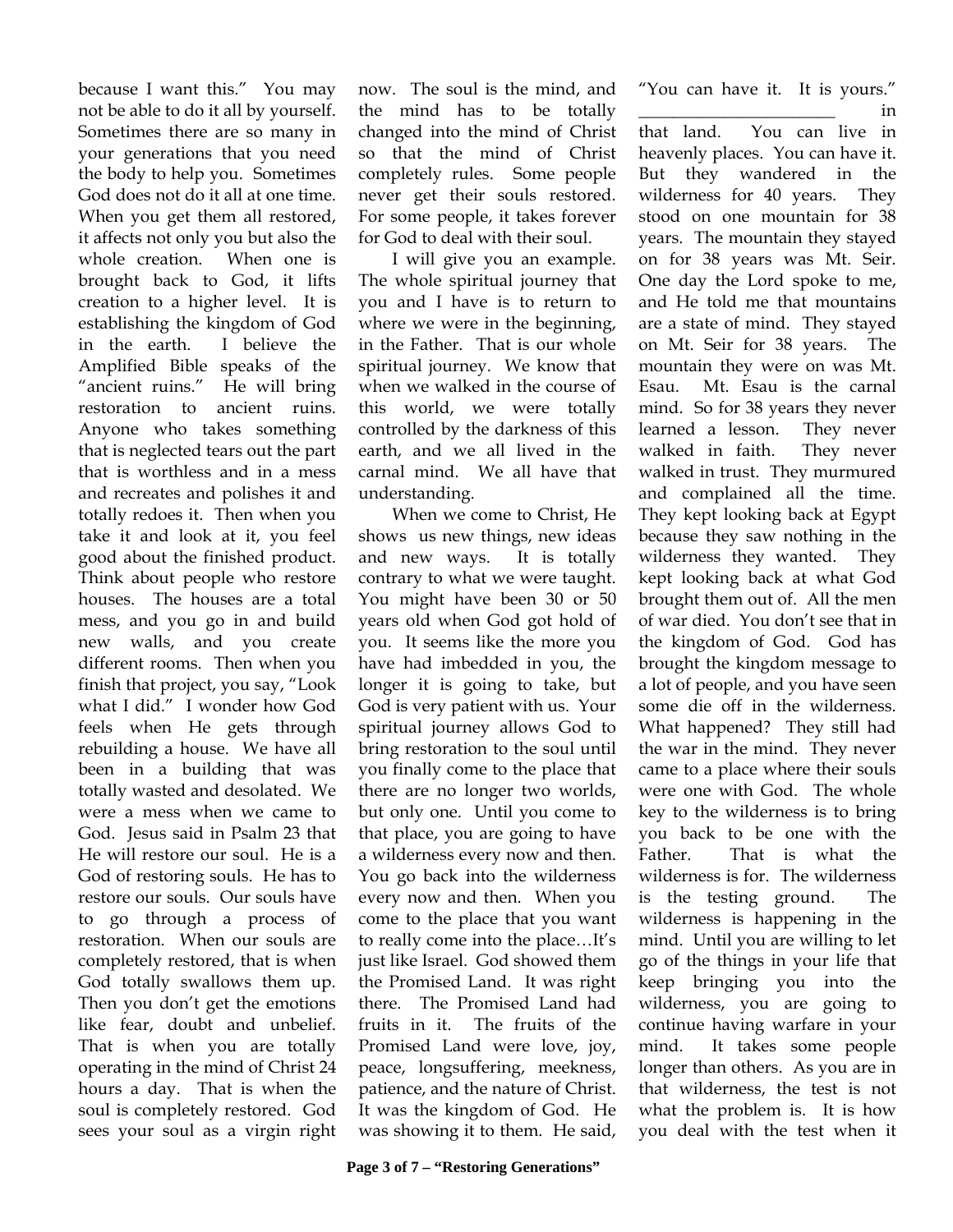comes your way, how you look at it, how you respond to it, how you act upon it.

While you are in the wilderness, you still have two minds. When you become one with God, you are coming into a place where you have one mind, the mind of Christ, and less of the carnal mind. That is why God has to go into your generations because some of your thoughts have come from your genes. That is why the Lord has to go down into your generations, to restore you and set you free and change your thinking through the Word. God changes your thinking in many ways—by speaking to you through prophecy, by speaking to you through the Word, by deliverance by His Spirit, or by your meditating on the Word. You are repenting and changing your thoughts and your ways. We have to periodically have a wilderness every now and then until we finally come to the place that we are not living in our emotions, our soul, our feelings or our five senses.

What about the children of Israel? Oh, they had the Word. They sat down and they feasted. They sat down at a table that God had prepared for them right there in the wilderness. He gave them fresh manna every day. They had the Spirit of God. They had the word of the Lord. They had fresh manna. They sat, but they rose up and played. They normally took it seriously. When they heard the word, they never became doers of it. They were listeners only. A lot of them murmured. Their soul never developed while they were in the wilderness. Their soul never developed into maturity. That is

what God is trying to do with us. He is trying to get us to mature to the point that we move by the Spirit every day without anyone having to tell us to do so.

We should be doing it automatically. It is becoming a part of your life. We used to talk about the fact that we must become a sacrifice. That is true. When the sacrifice is put upon the altar, it is going to be burned and consumed. God has done that. It really is not a sacrifice. Once you come into maturity where you are yielding more to the Spirit of God and you are experiencing the peace that passes all understanding and you are experiencing the joy and His nature, you have to become it. It is not something you have to work up. It is a state of being. When you experience this, it is not a sacrifice but a surrendering to the Lord daily because you are enjoying His nature so much, flowing through you and giving out to others. God is trying to get us to mature to the point that we are led by His Spirit. That is the purpose of the wilderness. The scripture tells us that the children of Israel could enter into the Promised Land in three days. The old ones died in the wilderness. We see this happening in the body of Christ today. Moses could \_\_\_\_\_\_\_\_\_\_ ruler. He knew where God said he could only see it far

off, but he could not enter in. He did enter in on the other side though. Why did God not allow Moses to enter in? Because you cannot let the Law enter in. It will not come in. Moses represented the Law, and the Law cannot enter in to a rest. You can bring in the humble

ones. You can bring in the little ones that remain as a little child before the Lord. That is the manchild. Man is yet a child because he has to depend on God for everything. We cannot do anything without the Father. That means the son still has to have that little child part of totally relying on the Father in everything. Except you come as a child, you will not enter into the Kingdom. All the little ones entered in. The Word and the Spirit brought them right on in. You must possess it. Once the soul is developed, you begin to possess the land. You possess the whole land—body, soul and spirit. You begin to possess all authority in the kingdom of God. This is what the wilderness is all about. The whole wilderness experience is to restore the soul back to oneness with God so that you no longer go in and out, but you remain one with the Father. Jesus was in a oneness with the Father. He said we will do greater works.

 Turn to *Isaiah 61:4*, which reads, *("And they shall build up the old wastes, they shall raise up the former desolations, and they shall repair the waste cities, the desolations of many generations.") Isaiah 61:6* reads, *("But ye shall be named the Priests of the Lord: men shall call you the Ministers of our God: ye shall eat the riches of the Gentiles, and in their glory shall ye boast yourselves.")* What is God saying? You cannot boast in yourself, but you can boast in their glory. You can boast in their being restored.

 Isaiah 58 is a very important chapter where God is talking about the kind of fast that we are to have. Look at *Isaiah 58:12*,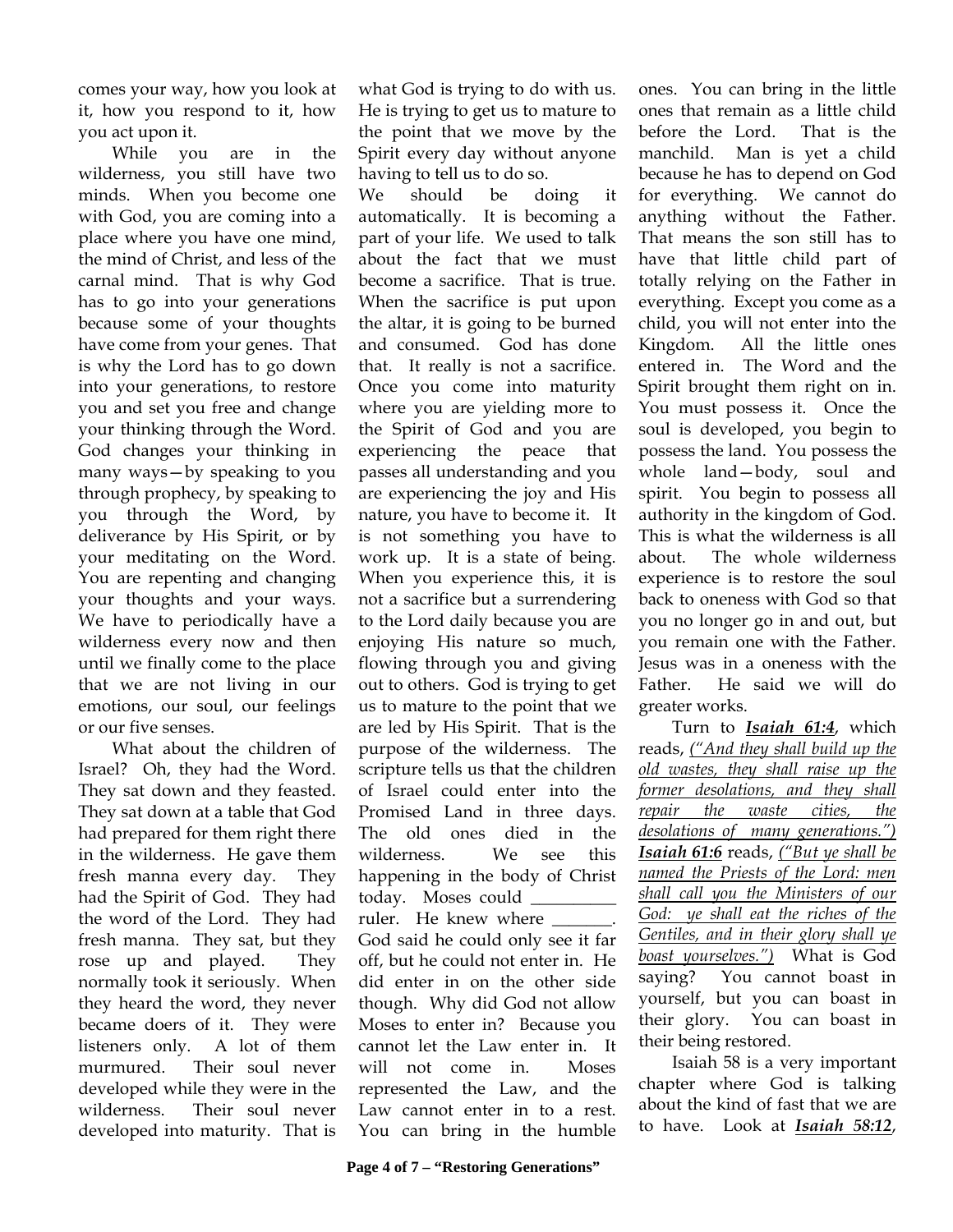*(" And they that shall be of thee shall build the old waste places: thou shalt raise up the foundations of many generations; and thou shalt be called, The repairer of the breach, The restorer of paths to dwell in.")*

 Verse 11 talks about when you begin to release creation and minister to people who are in bondage. It says you are a watered garden, and you are like a spring that comes up in the garden. That is who you are. These waters go out to the generations. A lot of ministers are teaching this. They really believe it, but they are saying it is some day in the future. They are missing it. It is now. It has been. God has been doing this for several years. God has been trying to find someone to grow up and do this. Finally God has someone He can move through.

 God talks in Isaiah 58:13 about turning away your foot from the Sabbath. There is a condition that you cannot turn your foot from the Sabbath. You cannot come out of your rest. God wants you to stay in a rest. Continue to walk in and be led by the Spirit. We continue to read in *Isaiah 58:13*. *"And call the Sabbath a delight, the holy of the Lord, honourable; and shalt honour him, not doing thine own ways, nor finding thine own pleasure, nor speaking thine own words:")* In your walk you always honor Him. He is your delight. You do not delight in things. Instead, you delight in Him. If you are going to minister to generations and restore generations and be used like these ministers and priests are to be here as light, you cannot merely do your own thing or go your own way. Neither can you speak your own words. That

is why God has to do some work on the soul, to help you mature. I am finding that the more you mature, the fewer words you say. Sometimes I walk into the 7- 11 without saying a word. Sometimes in the past it might have bothered you if you were not carrying on a conversation with the person you were with. It does not mean that you do not like each other. That is not it. We are just in a state where we do not need to be talking all the time. Whenever the Lord wants us to say something, it comes out. In Joel it talks about sounding the alarm in Zion. That is taking place now. There are two things going on. First of all, it talks about sounding an alarm in Zion. God has really been doing that. How has He been sounding it? He has been doing it through His Word and His Spirit, through the trumpet that is being sounded throughout the earth. Alert, alert, alert! Sound the alarm constantly. Darkness is covering the earth, too. We talked about that recently, about the darkness and what it is, and the flood that is beginning to come in the earth. We see that one minute He talks about the darkness and the next second He is talking about the morning spread upon the mountain. There are two things going on. There is a new day dawning in your mind. In order for you to bring a new day to dawn in someone else's mind, it must dawn in you first. The more God deals with you and releases you and sets you free, the more real the day becomes. It is becoming alive in you, and you are becoming it. There are great people who have had the new day dawning in their lives. You

are the day. You are the children of light. I am going to share 12 things that describe these people. Joel saw God's sons. In *Joel 2:3*, *("A fire devoureth before them; and behind them a flame burneth:")* The fire that is in front of you is for protection. The fire that is behind you has burned all the things that are not Christlike, the chaff. If there is anything else to be burned, the fire that is in front of you will take care of that.

They are looking like the Garden of Eden. They are becoming the Garden of Eden. The Garden of Eden is the kingdom of God. Adam had a relationship with the Father in the Garden of Eden. What did he have? Joy, peace, longsuffering, life. Life! Life! He ate of the tree of life. These people are beginning to look like the Garden of Eden. Nothing shall escape them. These are the things: 1. They are a great people. 2. They are strong people. They have gone through the wilderness. They have gone through the storm. They have gone through the fire, and they have become strong in the Lord, not in themselves. But God's nature has been worked in them to make them strong. That is a part of the nature of God. He is strong. 3. They are like the Lamb, like the Garden of Eden. 4. They have the appearance of horses. A horse has been broken. In order to break them, you have to ride them. A horse has strength. 5. They make a noise like cherubs. 6. They have the noise of a flame of fire. Everything that you have allowed God to consume in you, then that has become the nature of God, and the nature of God is fire. That fire, that part of the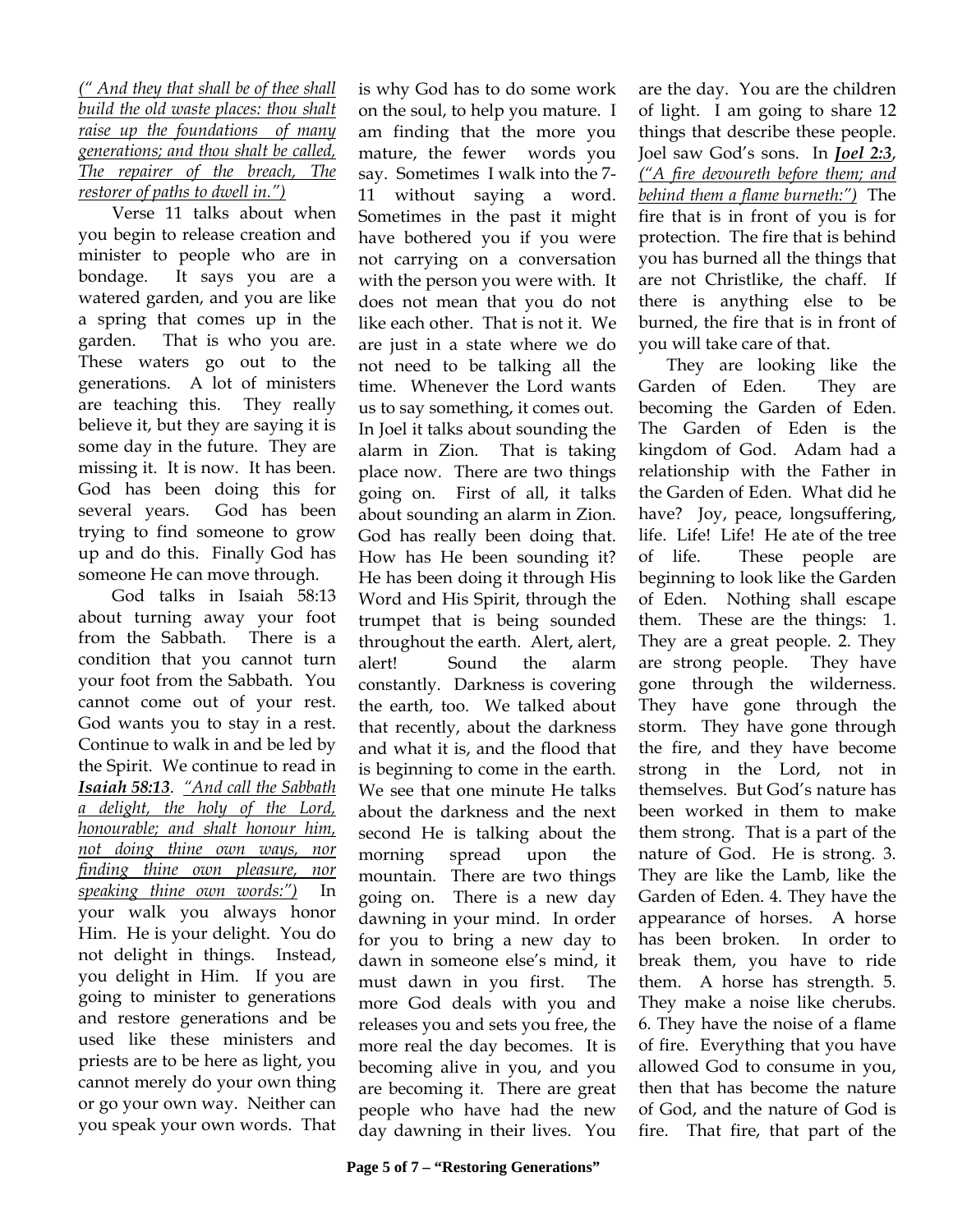nature of God in you, consumes what is in other people that He sends you to. 7. They go into people's houses like a thief. They go into the windows of the soul, which is the mind. You don't tell a person that you are going into their house to get those things. You go into their house and start tearing down everything that is not like Christ. It is God doing it through you, coming in like a thief. 8. They are the army of the Lord. They learn to walk in their own path. They don't try to be someone else. They don't try to get in someone else's position. They trust each other. 9. When they fall on the Word, it doesn't cut them. It doesn't cut them because they become the Word. They have already allowed the Word to cut them. In other words, they have allowed the Lord to deal with the soul. That is why it is not cutting them. 10. They are an army. They are camped, and they are very great. They are strong. They execute His word. Turn to *Joel 2:23*. It reads, (*"Be glad, then, ye children of Zion, and rejoice in the Lord your God: for he hath given you the former rain moderately, and he will cause to come down for you the rain, the former rain, and the latter rain in the first month.")* We are experiencing the former and the latter rain because the former and latter rain is moving as we allow God to move through us to minister and restore these generations. *Joel 2:24-25* – *("And the floors shall be full of wheat, and the vats shall overflow with wine and oil. And I will restore to you*  (He is talking to Zion.) *the years that the locust hath eaten, the cankerworm, and the caterpillar, and the palmerworm, my great army* 

*which I sent among you.")* This is God's army that is bringing the restoration. God has to restore Zion. He has to restore Jerusalem. He has to restore Israel. This very much excited me. I kept hearing, "We will restore all the years." I asked, "God, what are you trying to tell me?" We have a tendency to think God will restore. It is the army of the Lord that is executing this when we get in the spirit and God takes us into the generations. His word is being executed. His voice is going out. You can feel the energy and the vibration. It is God's voice going throughout the land and going down through generations and going through time. He is declaring Himself and causing them to awaken. He is delivering them and setting them free from all the years that the cankerworm has eaten. The cankerworm is the carnal mind. That is why God is dealing with the mind. That is why we have to be like a thief and go into the houses. God is going right into the minds of the generations. He is judging their thoughts because it is a thought that keeps them from being in harmony with God. It is also unbelief and sin. We are the repairers of the generations, and we have been doing this for several years.

 I was going down the road yesterday, and the Lord was sending us into different areas to make contact with people. We were going down route 50. I turned and saw a man on the sidewalk. I cannot describe his appearance. Words are inadequate to fully describe his appearance. His clothes were dirty, his beard was long, and his hair was long. He looked like he

was a cave man. His clothes were filthy. It must have been months since he had a bath or changed his clothes. His mind was totally tormented. He was in complete darkness in his mind. When I went by, there were no words to describe what hit me. There were tears that I felt inwardly that I had to hold back I knew what God felt for that man standing on the sidewalk. He needs his generations restored. He needs us to function in order to release him when it is God's time. I felt God's concern, care and compassion for that man. God is not going to lose that soul. The man may get delivered in this hour. God may put him on our mind one day and begin to release him to set him free. I believe that with my whole heart. God is concerned for that man. I look at that. Just in the natural, you see an old beat-up house that is all torn down and is rotten and has holes in it and the roof is caved in, and half of the walls are fallen down. You look at that, and you can picture it, and you can see in the mind of God what that house could look like when it is completely restored. God looks at that man on the sidewalk who looks totally lost, a house that is completely broken down and unable to function. He may very well be on drugs. God sees the condition of that house and knows what that house will become because God will restore that house! God will restore that house to the state it was in with the Father before the foundation of the earth. That is why I get so excited. Maybe you feel that you miss something because you cannot stand in a pulpit and preach to people for hours, but